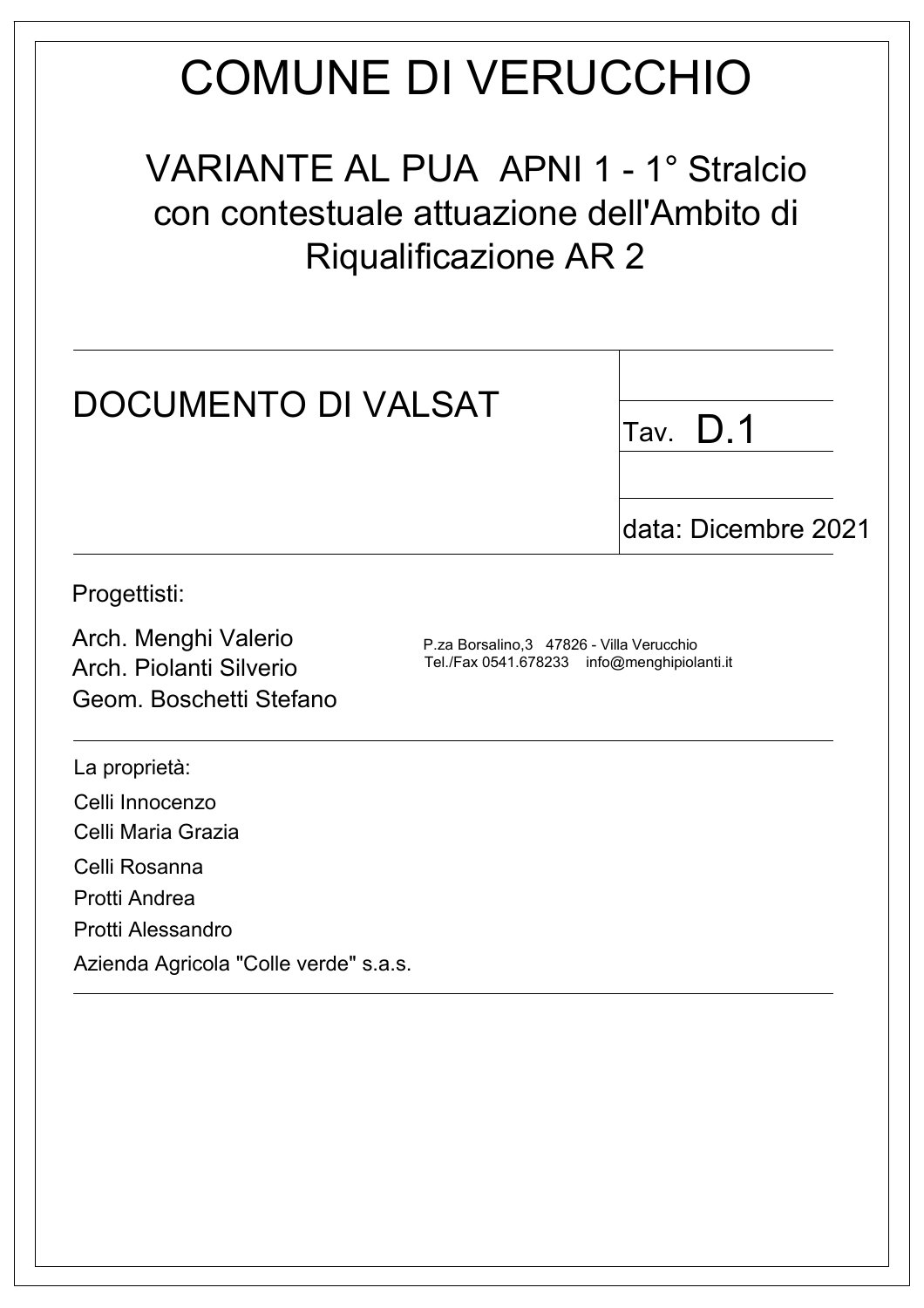## 1. PREMESSA

Il presente RAPPORTO AMBIENTALE E TERRITORIALE DENOMINATO "DOCUMENTO DI VALSAT" ai sensi dell'art. 18 - L.R. 24/2017, indaga le interferenze ambientali relative a due distinti comparti inclusi nel vigente PSC e ne verifica la loro sostenibilità ambientale con riferimento agli indicatori contenuti nella VALSAT del PSC.

In particolare i suddetti ambiti sono rappresentati dall'APNI 1 di via Trario – di cui la presente richiesta è variante- e dall'ambito di rigualificazione AR 2 in via Tenuta.

Succintamente, le novazioni rispetto al vigente PUA attuativo dell'Ambito APNI 1, a cui si intende dare attuazione, contemplano:

- attuazione delle previsioni del PSC vigente relativamente al comparto AR 2 con demolizione delle pollerie mediante demolizione e parziale riconversione ad usi agricoli di servizio, interventi di bonifica ambientale e riqualificazione delle facciate su via Tenuta con realizzazione di un tratto di pista ciclabile:
- trasferimento dall'AR 2 all'APNI 1 di diritti edificatori nella misura pari a mg. 400 derivanti dalla demolizione delle pollerie e dei restanti mg 170 nello stesso ambito AR2 ma in altra particella catastale e in edificio già esistente;
- per il trasferimento dei 400 mg nel vigente comparto APNI 1 conseguente incremento delle dotazioni territoriali nell'ambito AR2 pari a circa mq. 2.025, tale superficie sarà comunque contenuta all'interno dei perimetri dei comparti individuati dal PSC vigente.



LIMITE P.U.A. Contesto territoriale dove sono previste le trasformazioni urbanistiche APNI 1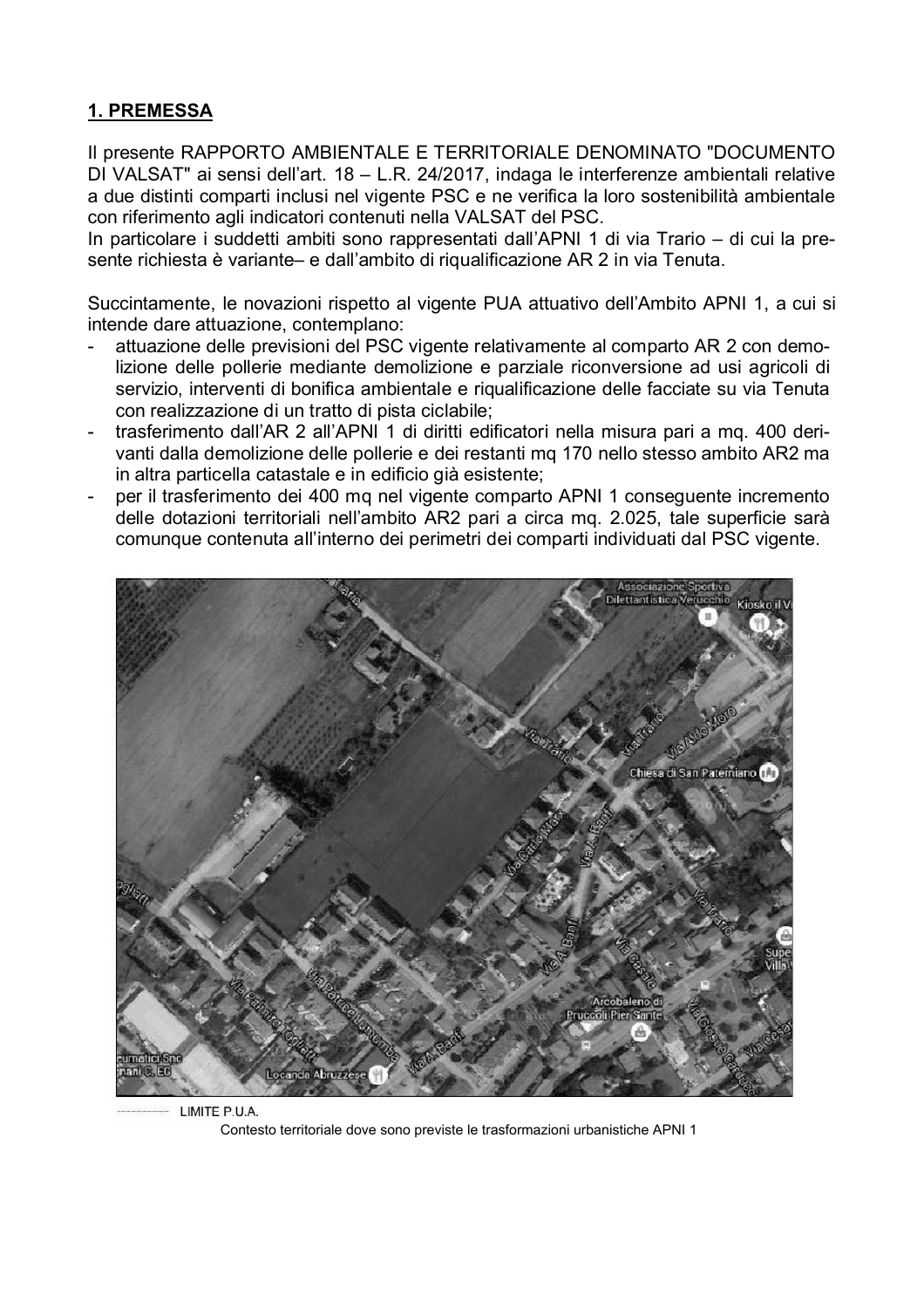

## 2. NORMATIVA DI RIFERIMENTO

La Direttiva 2001/42/CE del 27 giugno 2001 "Concernente la Valutazione degli Effetti di Determinati Piani e Programmi sull'Ambiente", propone la Valutazione Ambientale Strategica (VAS) quale strumento chiave per assumere, come obiettivo determinante nella pianificazione e programmazione, la sostenibilità ambientale. Fino ad oggi la Valutazione Ambientale è stata uno strumento generale di prevenzione utilizzato principalmente per evitare o ridurre l'impatto di determinati progetti sull'ambiente in applicazione delle Direttive 85/337/CEE e 97/11/CE sulla Valutazione di Impatto Ambientale (VIA). La Direttiva 2001/42/CE estende l'ambito di applicazione del concetto di valutazione ambientale preventiva ai piani e programmi, nella consapevolezza che i cambiamenti ambientali sono causati non solo dalla realizzazione di nuovi progetti, ma anche dalla messa in atto delle decisioni strategiche contenute negli strumenti di pianificazione e programmazione. Il documento fondamentale della Procedura di VAS è il "Rapporto Ambientale", il quale deve fornire la più attendibile stima degli effetti sull'ambiente di tutte le misure e gli interventi di piano, ricostruendone le relazioni con la situazione iniziale nonché gli effetti cumulativi nel tempo e nello spazio. Il Rapporto Ambientale deve essere sottoposto ad un ampio processo di consultazione delle collettività interessate e delle autorità ambientali, deve esplicitare gli obiettivi di sostenibilità assunti e dimostrare in quale modo ed in quale misura l'insieme delle politiche e degli interventi consegue quegli obiettivi.

La Regione Emilia - Romagna, già nel 2000 con la Legge Regionale n. 20 - "Disciplina Generale sulla Tutela e l'Uso del Territorio" e successivamente con la Deliberazione del Consiglio Regionale n. 173/2001, aveva introdotto il concetto di Valutazione di Sostenibilità Ambientale e Territoriale (VALSAT) dei piani, come strumento fondamentale per la costruzione, la gestione ed il monitoraggio degli strumenti di piano. Il D.Lgs. n. 152/06 come modificato dal D.lgs. n. 4/08, recepisce la Direttiva 2001/42/CE concernente la valutazione di determinati piani e programmi sull'ambiente, e prevede all'art. 35, comma 2-ter, che la procedura di VAS avviate precedentemente all'entrata in vigore del decreto stesso (13 febbraio 2008) siano concluse ai sensi delle norme vigenti al momento dell'avvio del procedimento.

Il presente Rapporto Ambientale viene redatto ai sensi della nuova legge urbanistica L.R. 24/2017 che in continuità con la legge L.R. 20/2000 prevede l'integrazione tra la valutazione ambientale e la valutazione territoriale; trattandosi di Variante a Piano urbanistico attua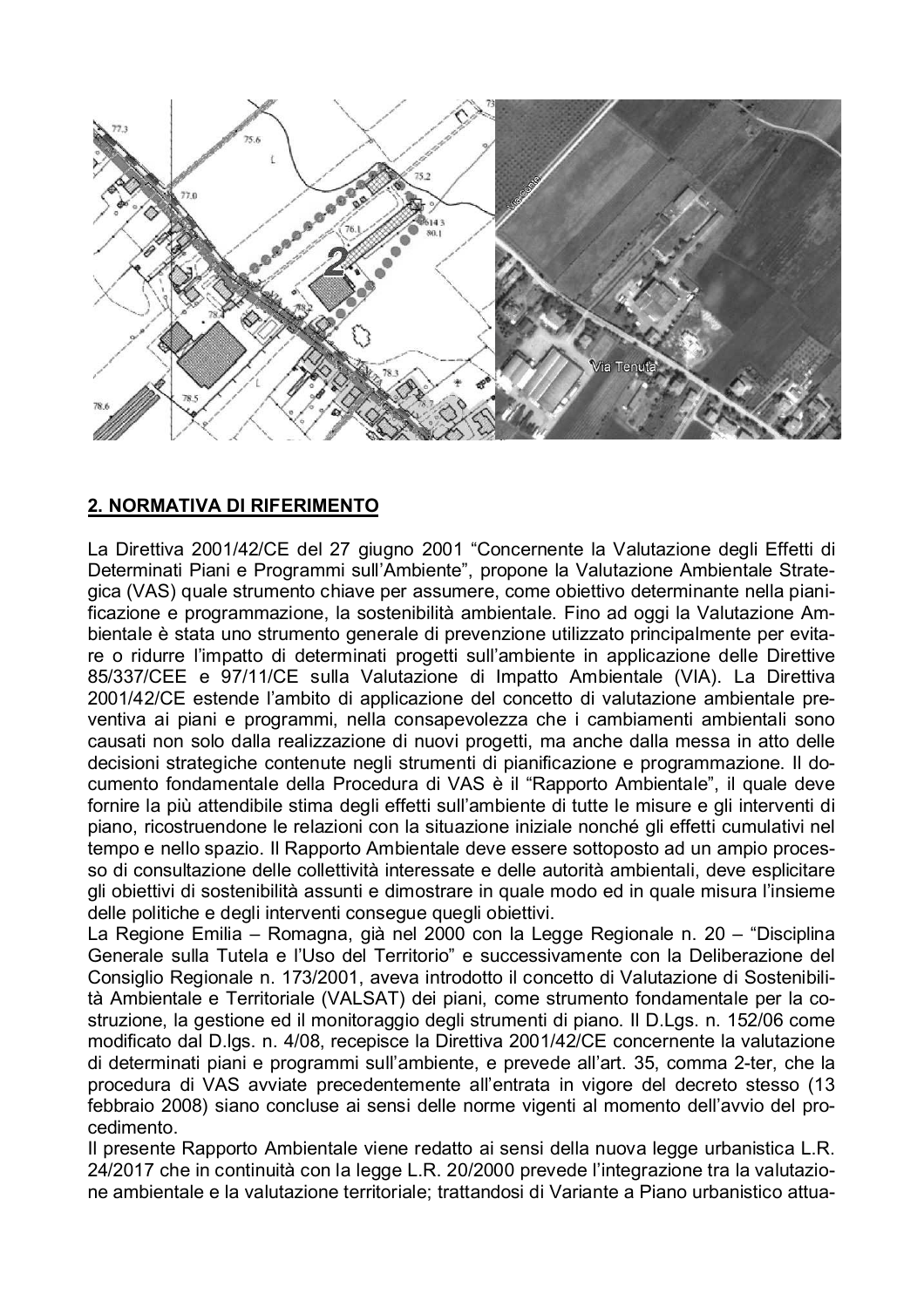tivo di iniziativa privata che non rientra nel comma 6 art.19 della L.R. 24/2017 si redige il documento di VALSAT che assume le finalità di cui all'articolo 18, commi 2, 3 e 4, e precisamente:

- 1) valuta sinteticamente, con riferimento alle principali scelte pianificatorie, le ragionevoli alternative idonee a realizzare gli obiettivi perseguiti e i relativi effetti sull'ambiente e sul territorio, tenendo conto delle caratteristiche dell'ambiente e del territorio e degli scenari di riferimento descritti dal quadro conoscitivo, delle informazioni ambientali e territoriali e, per gli aspetti strettamente pertinenti, degli objettivi generali di sviluppo sostenibile definiti dal piano e dalle altre pianificazioni generali e settoriali, in conformità alla strategia regionale di sviluppo sostenibile:
- 2) individua, descrive, e valuta i potenziali impatti delle soluzioni prescelte e le eventuali misure, idonee ad impedirli, mitigarli o compensarli, definendo gli indicatori pertinenti indispensabili per il monitoraggio degli effetti attesi sui sistemi ambientali e territoriali, privilegiando quelli che utilizzino dati disponibili:
- 3) redige un elaborato illustrativo, denominato "sintesi non tecnica", nel quale è descritto sinteticamente, in linguaggio non tecnico, il processo di valutazione svolto e gli esiti dello stesso, dando indicazione delle parti del documento di VALSAT in cui gli elementi sintetizzati sono più analiticamente sviluppati.

Il Rapporto Ambientale è quindi parte integrante del processo di elaborazione della Variante al Piano Urbanistico attuativo, e ha la finalità di verificare la conformità delle scelte del progetto urbano agli obiettivi generali della pianificazione, ed agli obiettivi di sostenibilità dello sviluppo del territorio, definiti dai piani generali e di settore e dalle disposizioni di livello comunitario, nazionale, regionale e provinciale.

Gli scopi del Rapporto Ambientale sono:

· Analisi dello Stato di Fatto: acquisire, attraverso il quadro conoscitivo, lo stato e le tendenze evolutive dei sistemi naturali e antropici e le loro interazioni:

• Definizione degli Obiettivi: assumere gli obiettivi di sostenibilità ambientale, territoriale e sociale, di salubrità e sicurezza, di qualificazione paesaggistica e di protezione ambientale stabiliti dalla normativa e dalla pianificazione sovraordinata, nonché gli obiettivi e le scelte strategiche fondamentali che si intendono perseguire con il piano;

· Individuazione degli Effetti del Piano: valutare, anche attraverso modelli di simulazione, gli effetti sia delle politiche di salvaguardia sia degli interventi significativi di trasformazione del territorio previsti dal piano, tenendo conto delle possibili alternative;

• Localizzazioni Alternative e Mitigazioni: individuare le misure atte ad impedire gli eventuali effetti negativi ovvero quelle idonee a mitigare, ridurre o compensare gli impatti delle scelte di piano ritenute comunque preferibili, sulla base di una metodologia di prima valutazione dei costi e dei benefici per un confronto tra le diverse possibilità;

• Valutazione di Sostenibilità: illustrare in una dichiarazione di sintesi le valutazioni in ordine alla sostenibilità ambientale e territoriale dei contenuti dello strumento di pianificazione. con l'eventuale indicazione: delle condizioni, anche di inserimento paesaggistico, cui è subordinata l'attuazione di singole previsioni: delle misure e delle azioni funzionali al raggiungimento delle condizioni di sostenibilità indicate, tra cui la contestuale realizzazione di interventi di mitigazione e compensazione;

• Monitoraggio degli Effetti: definire gli indicatori, necessari al fine di predisporre un sistema di monitoraggio degli effetti del piano, con riferimento agli obiettivi ivi definiti ed ai risultati prestazionali attesi.

Entrambi gli ambiti in esame erano già inclusi nella stesura originale del PSC approvata nel 2010 e nel successivo POC approvato nel 2013 (ora decaduto), pertanto le trasforma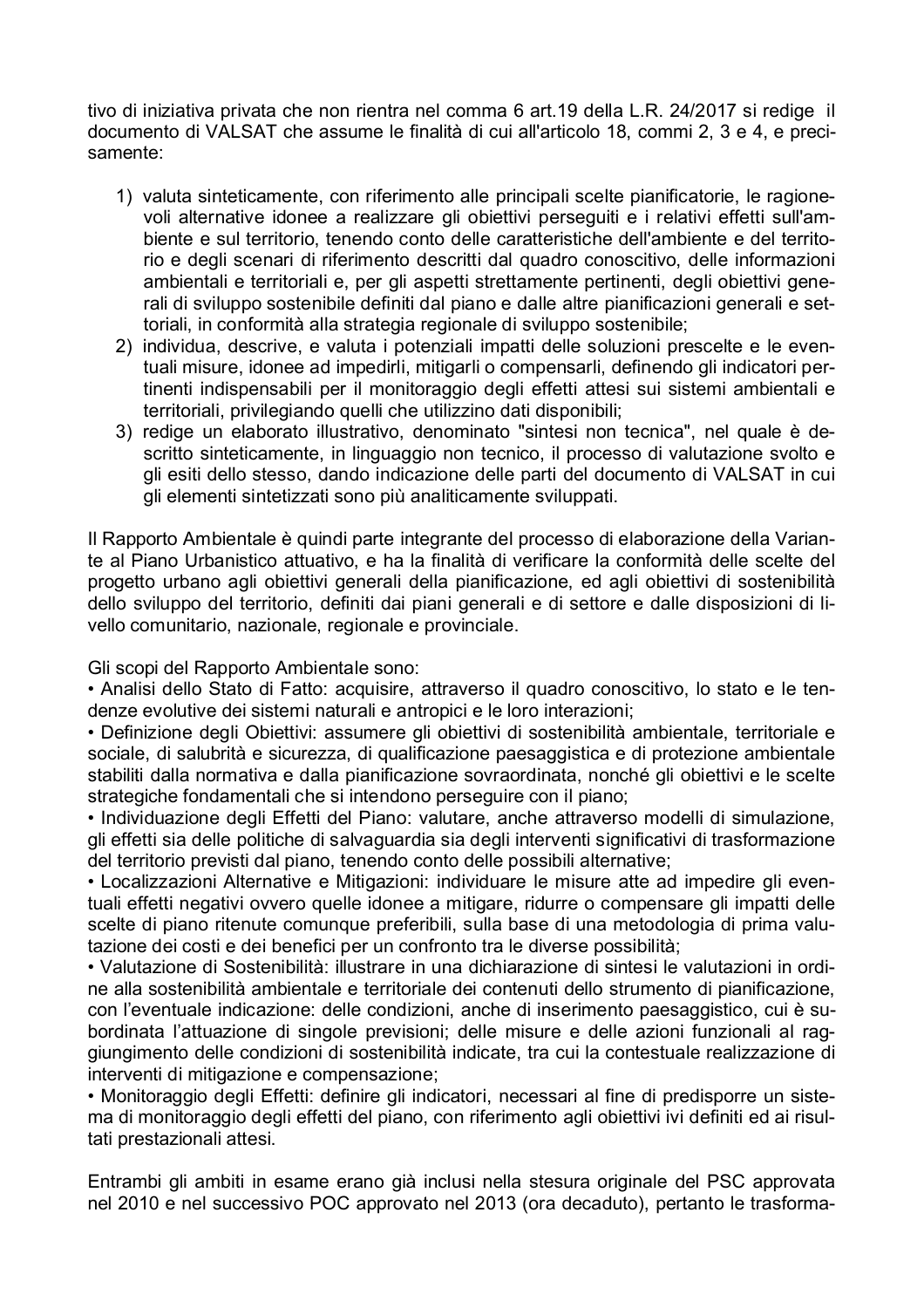zioni urbanistiche previste negli ambiti suddetti erano state già positivamente valutate sotto il profilo ambientale nelle VALSAT dei citati piani.





Stralci del POC vigente sino al 19/06/2018.

Di conseguenza, in osservanza dei principi di integrazione e non duplicazione di cui all'articolo 4, commi 2 e 3, della direttiva 2001/42/CE e trasposti nell'art. 19 della L.R. 24/2017, il presente Rapporto Ambientale si limita ad indagare e approfondire nel dettaglio le modeste modifiche che caratterizzano il presente accordo operativo.

#### 3. METODOLOGIE

#### **3.1 LINEE GENERALI**

I riferimenti metodologici precisi per l'effettuazione della Relazione Ambientale si riscontrano quindi, inizialmente, negli artt. 18, 19, e 38 della L.R. n. 24/2017, avendo sempre a riferimento le norme di rango nazionale contenute nel D.Lgs. 152/2006 e smi, che nella sua parte riguardante le procedure per la Valutazione Ambientale Strategica per la Valutazione dell'Impatto Ambientale, stabilisce che la valutazione ambientale di piani, programmi e progetti ha la finalità di assicurare che l'attività antropica sia compatibile con le condizioni per uno sviluppo sostenibile, quindi che possa essere realizzata nel rispetto della capacità rigenerativa degli ecosistemi e delle risorse, della salvaguardia della biodiversità e di un'equa distribuzione dei vantaggi connessi all'attività economica. Per mezzo della stessa si affronta la determinazione della valutazione preventiva integrata degli impatti ambientali nello svolgimento delle attività normative e amministrative, di informazione ambientale, di pianificazione e programmazione. Quindi, in tale ambito, la valutazione ambientale di piani e programmi che possono avere un impatto significativo sull'ambiente ha la finalità di garantire un elevato livello di protezione dell'ambiente e contribuire all'integrazione di considerazioni ambientali all'atto dell'elaborazione, dell'adozione e approvazione di detti piani e programmi assicurando che siano coerenti e contribuiscano alle condizioni per uno sviluppo sostenibile.

Il riferimento metodologico primario per la Provincia di Rimini è rappresentato dai tre sistemi che costituiscono lo sviluppo sostenibile, K1 ambientale, K2 sociale, K3 economico, a cui vengono associati i sistemi territoriali del PSC, a loro volta scomposti negli ambiti territoriali come classificati dal PSC; vengono altresì individuate le componenti per ciascun sistema dello sviluppo sostenibile che devono essere valutate nel calcolo della Relazione Ambientale. Per ciascun sistema dello sviluppo sostenibile, ulteriormente suddiviso in sistemi territoriali e in sotto ambiti, è stata redatta una scheda analitica contenente:

- gli obiettivi generali e specifici da raggiungere con il piano;

- gli indicatori di pressione, cioè i fattori che impattano sulle risorse;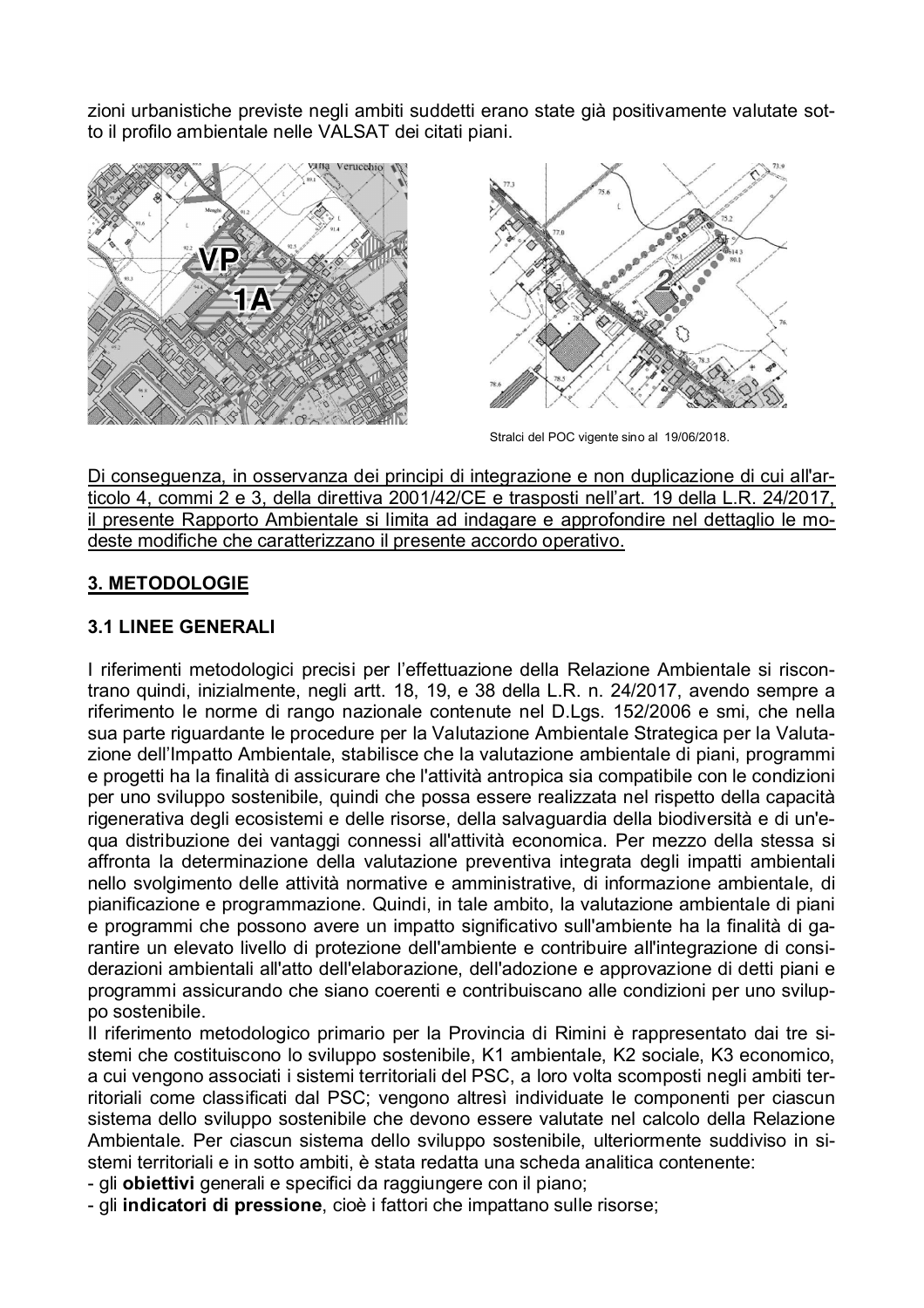- gli indicatori di stato che nel loro insieme descrivono lo stato del sistema ambientale e territoriale comunale:

- gli indicatori di risposta cioè l'insieme degli strumenti che la pianificazione in senso lato mette in atto per rispondere alle criticità emerse.

Ciascun indicatore di risposta viene declinato attraverso i propri obiettivi, misure ed azioni. Le schede che forniscono il supporto analitico della Relazione Ambientale servono per la compilazione delle tre Carte di Sintesi.

Ciascuna Carta di sintesi, per il proprio sistema di sostenibilità, riassume, suddividendoli per ogni ambito territoriale, gli obiettivi che il Piano si propone di raggiungere, le criticità emerse e gli impatti; infine specifica le azioni previste da PSC e RUE in funzione delle risposte strategiche e gli indicatori che gli strumenti urbanistici utilizzano per valutare le azioni stesse in rapporto all'obiettivo.

# 3.2 RAPPORTO AMBIENTALE E VALSAT DEL POC VERUCCHIO

Come già detto la VALSAT del POC - ancorché decaduto - aveva indagato sotto il profilo della sostenibilità ambientale i due ambiti APNI 1 e AR 2, disciplinandone la contestuale attuazione.

Vengono quindi riconsiderate le scelte strategiche già definite nella previgente pianificazione comunale in rapporto all'attuazione di una variante al PUA vigente che le ripropone nella sostanza ma integrandolo con l'attuazione dell'ambito AR2.

Gli indicatori considerati nella Relazione Ambientale sono riconducibili a tre dimensioni principali, che insieme concorrono alla determinazione della sostenibilità del progetto e degli interventi:

- dimensione ambientale
- dimensione sociale
- dimensione economica

# 4. CRITICITÀ E VALUTAZIONI RELATIVE AGLI AMBITI DI TRASFORMAZIONE

In riferimento alle azioni previste in questa fase, congruenti con gli obiettivi definiti nella scheda di valutazione di sostenibilità in seno all'analisi del sistema, data la consistenza degli interventi, sono state effettuati approfondimenti considerando gli elementi e le criticità già sollevate in sede di VALSAT d'ambito del POC.

Tra i vari obiettivi della previgente VALSAT, il presente accordo aggiunge:

1. l'integrazione del vigente PUA con incremento della superficie utile per effetto dell'atterraggio dei diritti edificatori provenienti dall'AR 2, senza alterazioni dell'assetto generale già consolidato, e con il rispetto della ripartizione funzionale degli spazi e delle tipologie edilizie, dei tracciati viari, ciclo-pedonali, delle tipologie edilizie e degli spazi verdi contemplati nel PUA vigente;

2. l'attuazione dell'ambito AR 2 secondo i limiti definiti dal PSC, mediante demolizione delle pollerie – edifici incongrui con il contesto – e desigillazione di suolo edificato, con trasferimento di diritti edificatori in misura contenuta rispetto a quelli potenziali previsti dal PSC. nonché la realizzazione di un tratto di pista ciclabile ad integrazione della rete di mobilità lenta del territorio verucchiese, e la rigualificazione architettonica della facciata dell'edificio produttivo esistente per un suo migliore inserimento nel contesto paesaggistico;

3, contenuto consumo di suolo mediante tipologie edilizie a prevalente tipologia aggregativa e limitata impermeabilizzazione dei suoli in aree di ricarica delle falde;

4. la cessione delle aree da destinare a ERS già completamente urbanizzate con le necessarie infrastrutture in rapporto all'aumentata superficie utile derivante dall'attuazione dell'AR 2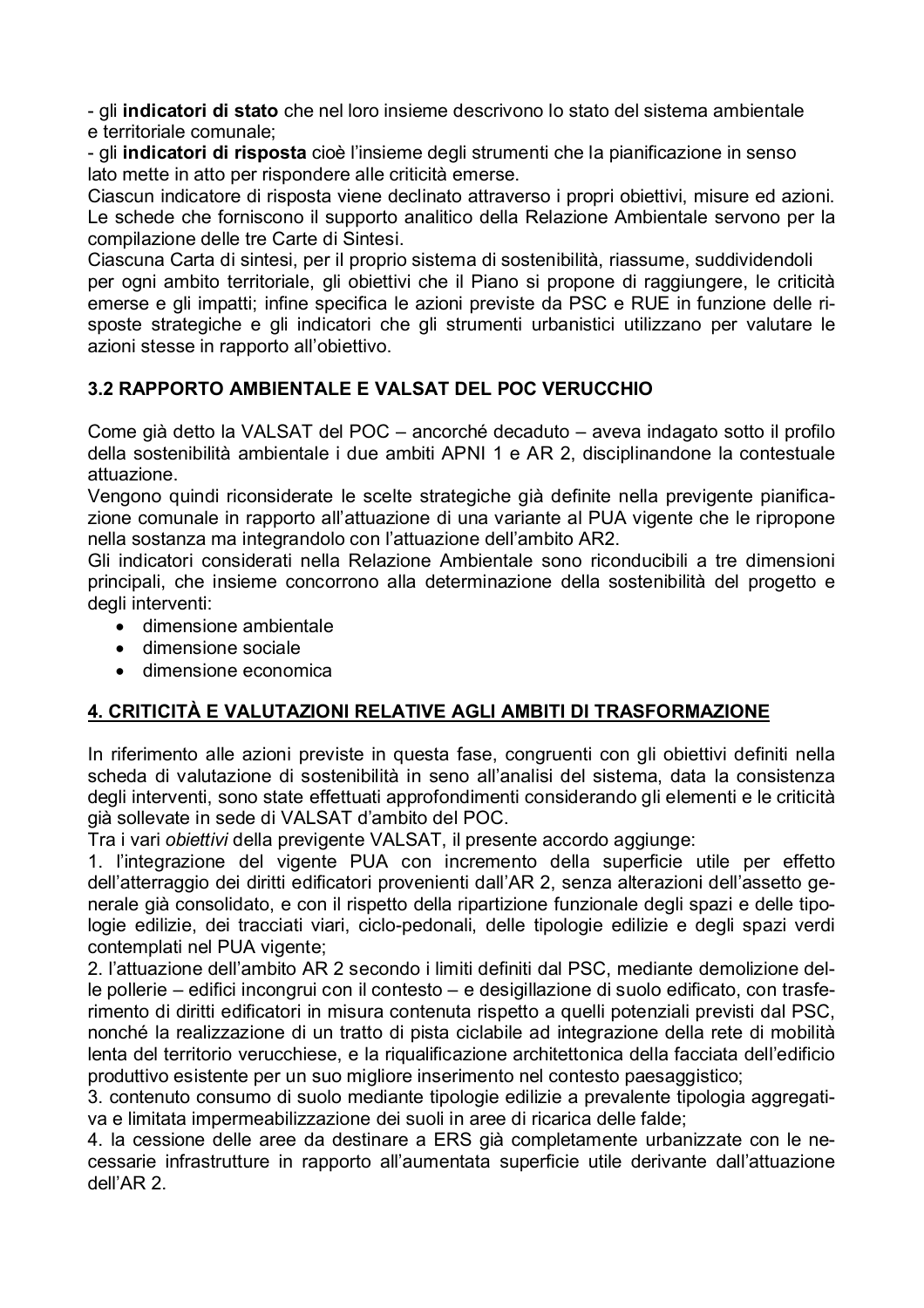Non sono quindi registrabili ulteriori criticità rispetto a quelle già individuate nella VALSAT del POC decaduto che, all'epoca, prevedeva un'estensione territoriale del APNI 1 addirittura maggiore di quella prevista dal presente accordo operativo.

#### 5. DESCRIZIONE DEGLI INTERVENTI E VERIFICA DELLA SOSTENIBILITA' CON GLI STRUMENTI DI PIANIFICAZIONE, VINCOLI E TUTELE

L'analisi di conformità e la verifica della sostenibilità devono essere attuate rapportando le indicazioni progettuali agli strumenti di pianificazione approvati, ai vincoli esistenti e gravanti sull'area, alle tutele ambientali, territoriali e paesaggistiche eventualmente presenti:

1) individuazione dei vincoli attraverso la sovrapposizione cartografica dell'area in cui verranno realizzate le opere in progetto con gli strumenti urbanistici e di pianificazione territoriale interessati

2) analisi delle prescrizioni e delle modalità di gestione scaturite dalla presenza di vincoli e verifica della compatibilità delle opere in progetto con le prescrizioni e le indicazioni stesse individuate nella pianificazione comunale e provinciale;

3) individuazione di eventuali azioni e indicazioni a carattere operativo - modalità di gestione ai fini della sostenibilità degli interventi.

# 5.1 PGRA Mappa della pericolosità e del Rischio alluvioni (direttiva 2007/60/CE)

L'area ricade nella mappa del rischio alluvioni in zona di scarsa probabilità di alluvioni con rischio R1 (moderato o nullo).

La prevenzione ha come obbiettivo la riduzione delle conseguenze negative delle inondazioni attraverso l'attuazione di interventi non strutturali e azioni per la riduzione della pericolosità. Le misure di prevenzione adottate hanno l'obbiettivo di perseguire l'invarianza idraulica delle trasformazioni urbanistiche e dei sistemi di drenaggio, limitando il rischio di inondazioni mediante la pianificazione della laminazione delle acque e della funzionalità delle opere idrauliche, anche mediante l'uso di pavimentazioni con grado di permeabilità differenziato per migliorare il deflusso controllato dell'acqua.

Prevalentemente gli edifici previsti in progetto nell'ambito APNI 1 non avranno piani interrati, limitando la presenza di interrati solo ad alcune tipologie edilizie, e in ogni caso i piani terra saranno tutti impostati a quote di rispetto che impediscano danni da alluvione.

A compensazione dell'impermeabilizzazione è prevista la realizzazione di laminazione delle acque meteoriche con maxi-tubo dimensionato secondo i parametri fissati dal PTCP.

L'ambito AR 2 non è interessato dal PGRA; peraltro gli interventi migliorano la permeabilità dei suoli grazie agli interventi di demolizione e desigillazione di aree impermeabili.

# .2 PSC/RUE/POC Comune di Verucchio

L'accordo propone una trasformazione urbanistica che risulta coerente con ogni livello della pianificazione comunale (compreso il POC decaduto). In particolare vengono rispettati gli schemi insediativi e gli assetti infrastrutturali del Documento di Qualità Urbana in continuità con la trama urbana e con i tracciati insediativi esistenti.

Le dotazioni territoriali vengono integralmente recepite, realizzate, attrezzate e cedute nel rispetto dei minimi dimensionali normativi.

# 5.3 ALTRI PIANI, VINCOLI, TUTELE E SALVAGUARDIE / PZA

La tavola 1N del Piano di Zonizzazione Acustica inserisce gli ambiti di intervento in classe III come Aree di tipo Misto, le norme allegate al PZA stabiliscono, all'art. 2.1, il rispetto dei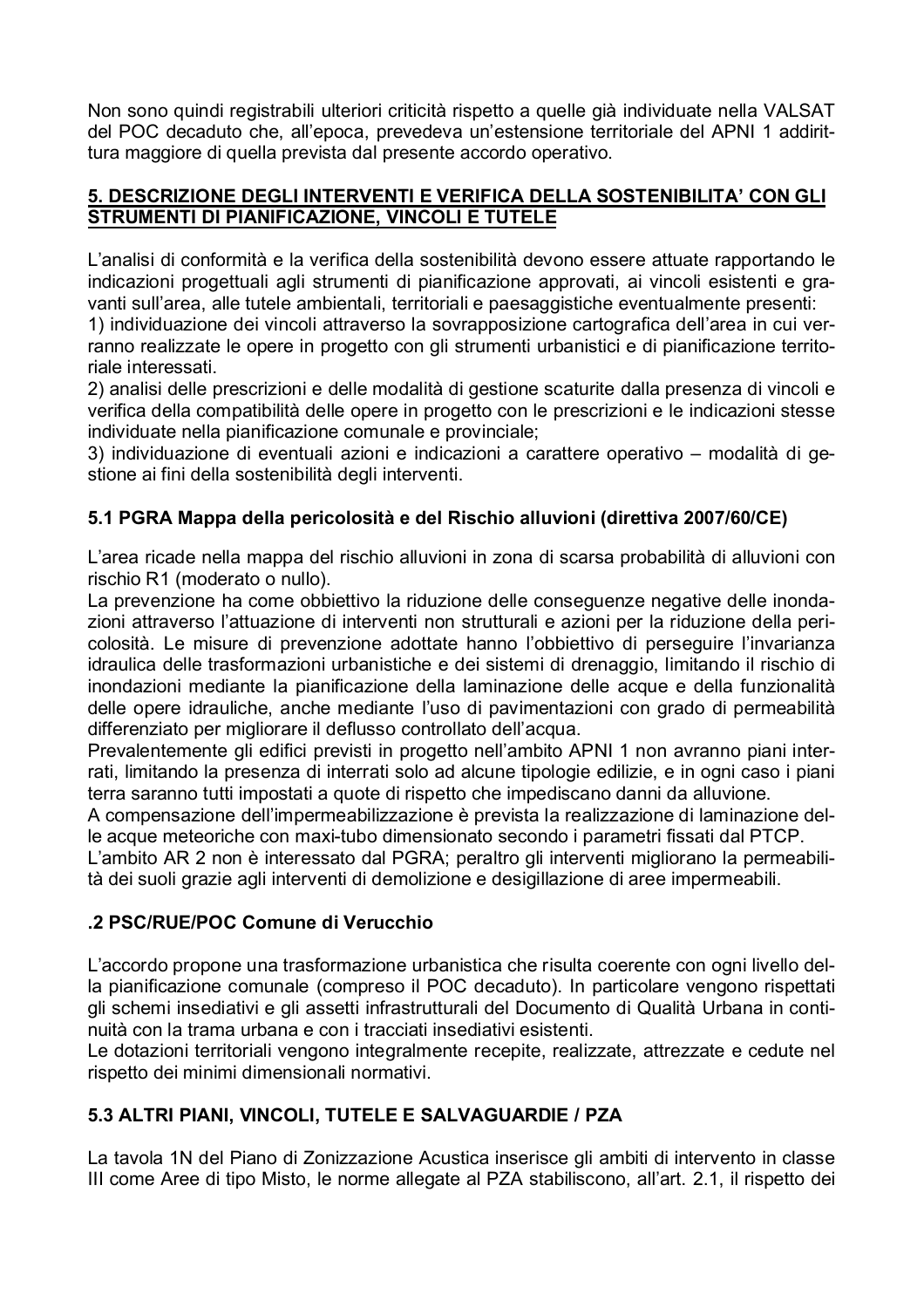valori limite e la redazione della Documentazione previsionale di impatto acustico con considerazione degli effetti indotti dalla trasformazione per le aree che si attuano con PUA. Il presente accordo, relativamente all'ambito APNI 1, contempla la realizzazione di sole funzioni residenziali a margine del costruito esistente in zona con traffico solo dovuto alle residenze esistenti. Dalla Relazione Clima Acustico già allegata al PUA vigente, si evince che i valori rilevati e il calcolo previsionale elaborato rispettano i valori di immissione massimi (Leg) definiti dalla tab. C - D.P.C.M. 14/11/1997 per la classe acustica prevista, pertanto non servono misure di mitigazione del rumore. Relativamente all'ambito AR 2, l'accordo non contempla aumenti del carico urbanistico, anzi la sola demolizione delle vecchie pollerie.

## 5.4 ATTUAZIONE DELLE PREVISIONI DELLA VARIANTE AL PUA

Come menzionato in più parti nel testo, la Variante al PUA proposta viene attuata in conformità alle previsioni del vigente PSC. Gli interventi proposti si configurano infatti come attuativi delle indicazioni e disposizioni del previgente POC (ancorché decaduto), non variandone contenuti, azioni, obiettivi e prescrizioni che si intendono integralmente rispettate in quanto il progetto ricalca la ripartizione funzionale degli spazi, degli assetti, e di localizzazione delle dotazioni territoriali del Documento di Qualità Urbana.

## 6 INTERFERENZE TRA LE ATTIVITA' PREVISTE ED IL SISTEMA AMBIENTALE

Nel presente paragrafo vengono sintetizzate le analisi sulla sostenibilità ambientale.

## **6.1 USO DELLE RISORSE NATURALI**

L'ambito APNI 1 in esame è già completamente urbanizzato per l'avvenuta attuazione del PUA vigente, restando da realizzare solo alcuni edifici e da completare le zone a verde pubblico. L'ambito AR 2 in esame è attualmente interessato da attività agricola.

L'intervento comporta l'utilizzo di parte del suolo per nuovi insediamenti urbani di tipo residenziale, e il progetto ambisce ad un addensamento nell' APNI 1 che si colloca in un contesto di continuità con il tessuto urbano consolidato operando una limitazione della dispersione insediativa che prevede tipologie contenute in continuità con la trama urbana e con attenzione alla morfologia e tipologia delle nuove parti. Contestualmente restituisce alla sua naturalità le aree attualmente occupate dalle pollerie in dismissione nel AR 2 e attua un lieve addensamento anche nello stesso comparto AR 2 negli edifici già esistenti. Parte dell'utilizzo del suolo sarà inoltre adibita a Edilizia Residenziale Sociale (ERS).

#### 6.2 FATTORI DI ALTERAZIONE MORFOLOGICA DEL TERRITORIO E DEL PAESAG-**GIO**

Gli interventi sono realizzati in continuità con il tessuto urbano esistente mediante localizzazione delle infrastrutture stradali come da schemi insediativi allegati al Documento di Qualità Urbana, che contempla collegamenti con varchi verdi e piste ciclo-pedonali che si riconnetteranno con la rete di mobilità lenta esistente e in divenire.

Le alterazioni all'impermeabilizzazione del suolo conseguenti all'intervento verranno mitigate tramite opere di presidio idraulico quali la laminazione delle acque bianche raccolte dalle aree pubbliche (strade-marciapiedi) e la scarsa impermeabilizzazione del suolo sia privato che pubblico mediante pavimentazione drenanti e uso di aree verdi per garantire una diminuita ricarica delle falde.

#### 6.3 FATTORI DI INQUINAMENTO E DI DISTURBO AMBIENTALE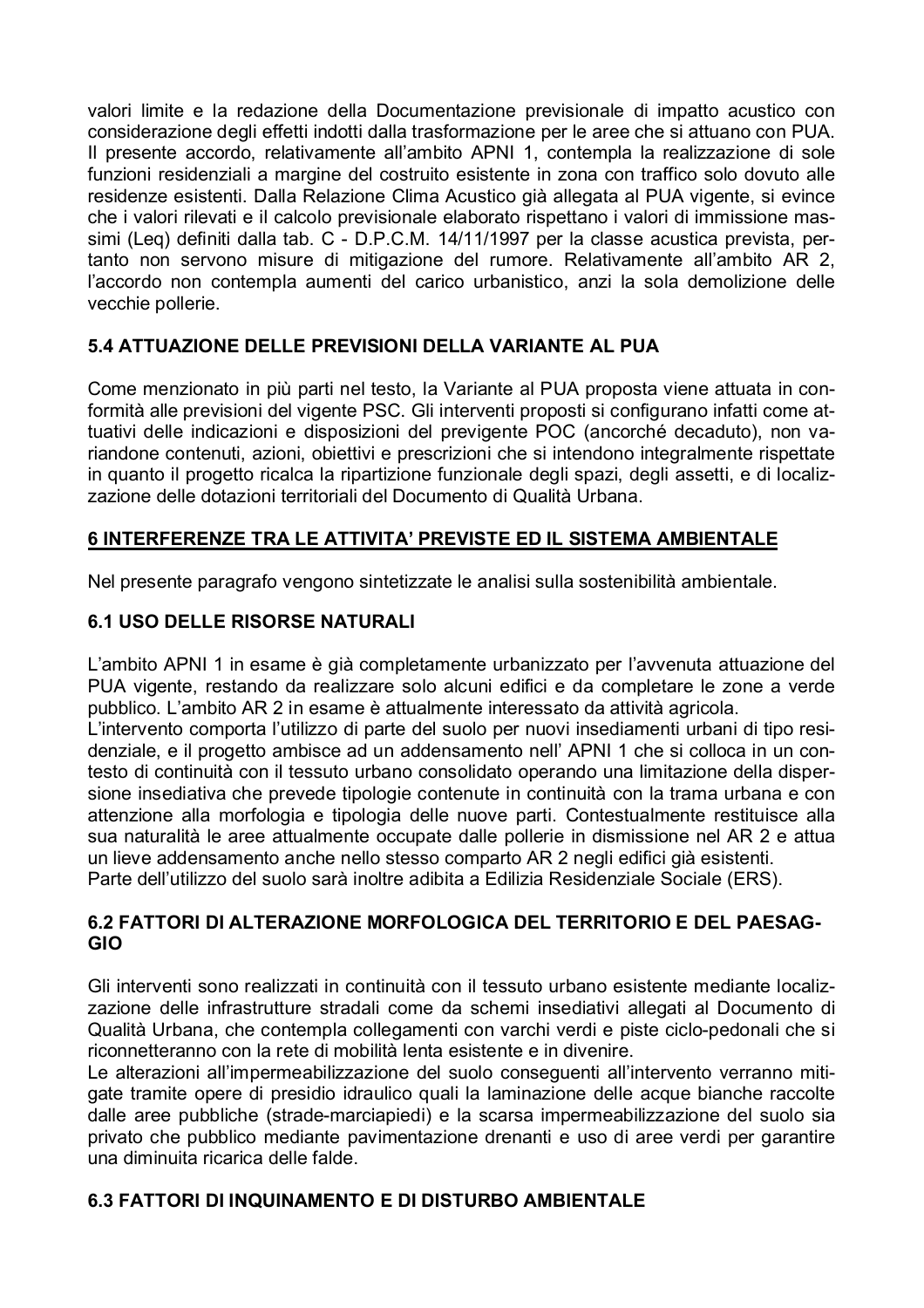Fattori di disturbo ambientale possono essere individuati nei confronti degli ecosistemi, della vegetazione e della fauna.

Per quanto riguarda l'eliminazione di flora e vegetazione esistente, l'area in cui verrà realizzato il nuovo intervento non presenta presenza di flora o fauna di particolare pregio.

I rifiuti solidi prodotti in fase di cantiere verranno gestiti in conformità delle norme vigenti, pertanto non causeranno impatti negativi.

## 6.4 MISURE DI MITIGAZIONE E RACCOMANDAZIONI

Al fine di valutare la sostenibilità degli interventi e l'incidenza delle azioni, si riportano quali misure di mitigazione e raccomandazioni:

· favorire, attraverso pavimentazioni permeabili e l'uso del verde, il mantenimento della massima permeabilità del suolo per scongiurare il rischio idraulico;

· realizzazione di opere di presidio idraulico per la laminazione delle acque bianche delle aree pubbliche per evitare l'esposizione al rischio idraulico di tali aree;

· promuovere la qualità del sistema insediativo mediante localizzazione dei nuovi insediamenti in soluzioni compatte in continuità al tessuto esistente;

· realizzazione di varchi verdi entro la trama urbana e loro collegamento:

equilibrata disposizione fondiaria e attuazione della rete degli spazi pubblici in conformità al progetto generale:

· realizzazione delle opere infrastrutturali delle aree adibite a ERS e cessione delle stesse;

La tutela degli habitat è possibile attraverso una serie di azioni organizzate nell'ambito dei sequenti obiettivi specifici:

· mantenimento di aree verdi con varchi di collegamento nella trama urbana;

piantumazione di flora e vegetazione autoctona e messa a dimora di piante arboree e arbustive per la mitigazione degli impatti determinati da polveri e rumori.

# 7. MATRICI DI SOSTENIBILITA' DELL'ACCORDO

Nel presente paragrafo verranno approfondite le azioni e le prescrizioni contenute nelle VALSAT del PSC e del POC decaduto e poste in relazione con gli interventi di progetto dell'accordo.

#### 7.1 MATRICI AMBIENTALI, Valutazione di Sostenibilità

Per valutare gli impatti dell'accordo operativo di cui alla presente relazione si prende in considerazione la matrice di valutazione di sostenibilità formulata per l'APNI 1 nella VAL-SAT del POC decaduto che aveva una maggiore superficie territoriale, da cui già si evinceva un bilancio positivo; tale bilancio non può che aumentare in senso positivo stante il minore utilizzo di suolo. Relativamente all'ambito AR 2, già la VALSAT del POC decaduto non procedeva a verifica analitica per tramite della matrice coassiale di Leopold, stante l'evidenza del bilancio positivo per il solo fatto che si procede a demolizione di svariate migliaia di edifici incongrui e alla successiva bonifica ambientale.

Obiettivi (in grassetto gli obiettivi specifici attuati con il presente accordo operativo):

1- arresto di ulteriore consumo di territorio;

2- promuovere la qualità del sistema insediativo e migliorare la qualità urbana e ambientale:

3- politiche azioni che attengano all'obbiettivo della qualità sociale e ambientale dello sviluppo del sistema;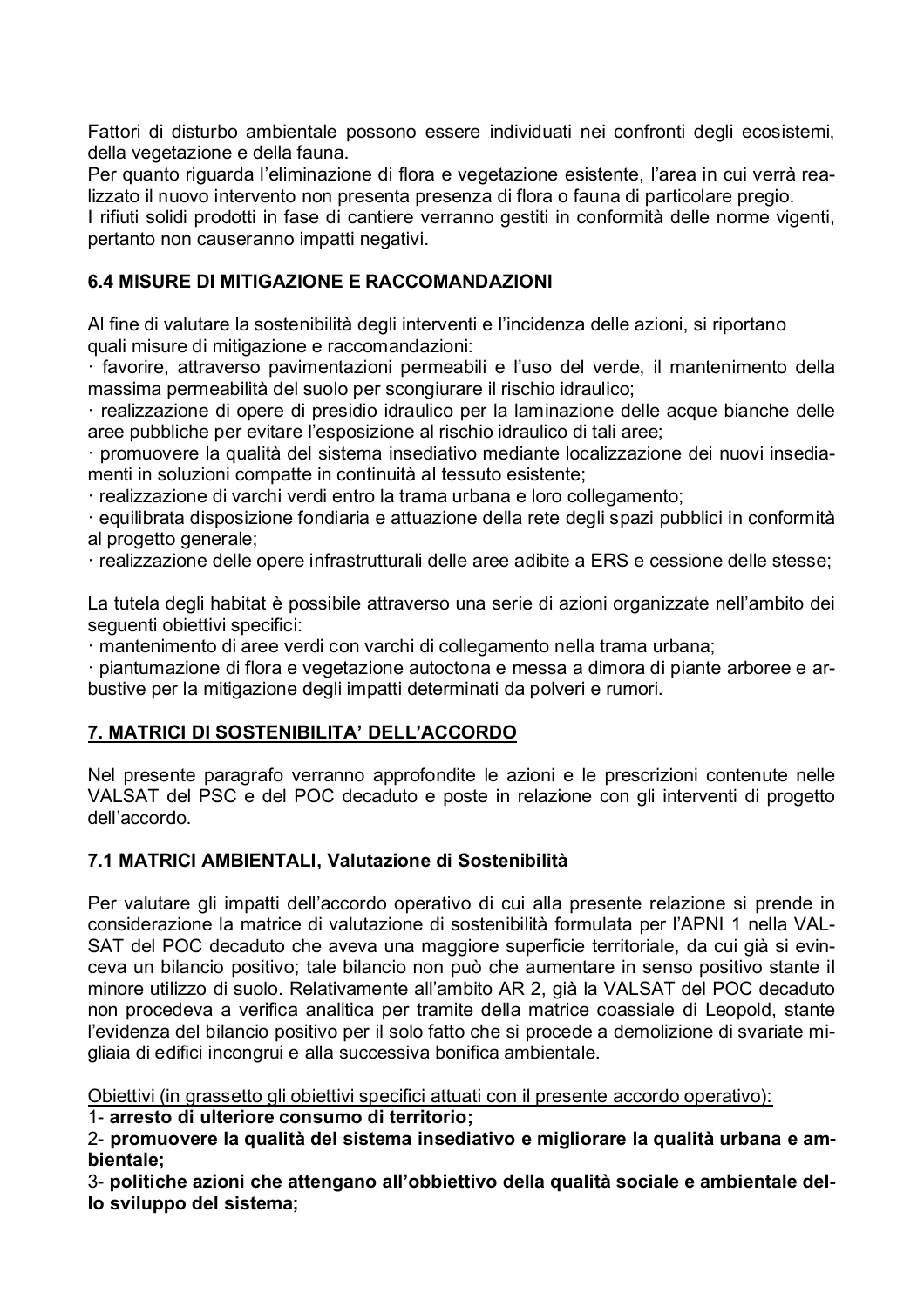4- Promuovere modelli di spostamento a minor impatto ambientale;

5- Riduzione delle auto circolanti e aumento degli spostamenti ciclo-pedonali, favorire la salubrità del sistema urbano, riduzione dell'esposizione della popolazione ad un elevato inquinamento acustico ed atmosferico;

6- equità delle trasformazioni:

7- Aumento della sicurezza stradale e riduzione dell'incidentalità:

8- bonifica di siti dismessi incongrui con il tessuto rurale.

Azioni specifiche (in grassetto le azioni attuate con il presente accordo operativo):

1- massima limitazione dell'impermeabilizzazione del suolo, massima limitazione della dispersione insediativa, mitigazione attraverso la realizzazione di presidi idraulici:

2- massimo sviluppo sostenibile delle potenzialità insediative, opportuno dosaggio del mix funzionale, localizzazione dei nuovi insediamenti in soluzioni compatte in contiguità con i tessuti esistenti, continuità e collegamento dei varchi verdi entro la trama urbana, attenzione alla morfologia e alla tipologia delle nuove parti di città;

3- attenzione ai tracciati urbani e agli allineamenti degli edifici, completamento e consolidamento delle dotazioni;

4- opportuna distanza dell'espansione urbana dalla viabilità di scorrimento di progetto, adeguate fasce di ambientazione della medesima distribuzione e accessibilità rispetto ai punti di domanda:

5- miglioramento della mobilità interna dei residenti, rete integrata di piste ciclabili, aree pedonali, zone a traffico limitato e fermate per il trasporto pubblico;

6- previsione della quota di edilizia residenziale sociale ERS;

7- previsione di nuovi tracciati stradali e adequamento di quelli esistenti a servizio della mobilità viaria interna, rigualificazione dei tratti di viabilità urbana interessati;

8- miglioramento della qualità ambientale con dismissione di edifici già destinati ad allevamento intensivo, smaltimento delle coperture in eternit, bonifica dei suoli.

#### Azioni di progetto:

Le azioni progettuali sono le sequenti.

· favorire, attraverso pavimentazioni permeabili e l'uso del verde, il mantenimento della massima permeabilità del suolo per scongiurare il rischio idraulico;

· realizzazione di opere di presidio idraulico per la laminazione delle acque bianche delle aree pubbliche per evitare l'esposizione al rischio idraulico di tali aree;

· promuovere la qualità del sistema insediativo mediante localizzazione dei nuovi insediamenti in soluzioni compatte in continuità al tessuto esistente;

· realizzazione di varchi verdi entro la trama urbana e loro collegamento;

promuovere la qualità del sistema insediativo anche esistente mediante la realizzazione di ampia zona verde attrezzata e collegamento della stessa al tessuto stesso;

equilibrata disposizione fondiaria e attuazione della rete degli spazi pubblici in conformità al progetto generale;

· realizzazione delle opere infrastrutturali delle aree adibite a ERS e cessione delle stesse;

· mantenimento di aree verdi con varchi di collegamento nella trama urbana;

piantumazione di flora e vegetazione autoctona e messa a dimora di piante arboree e arbustive per la mitigazione degli impatti determinati da polveri e rumori;

· potenziamento della rete di mobilità lenta:

· attuare la desigillazione di suoli compromessi con insediamenti incongrui, perseguire un miglioramento della qualità ambientale con restituzione alla ruralità delle aree.